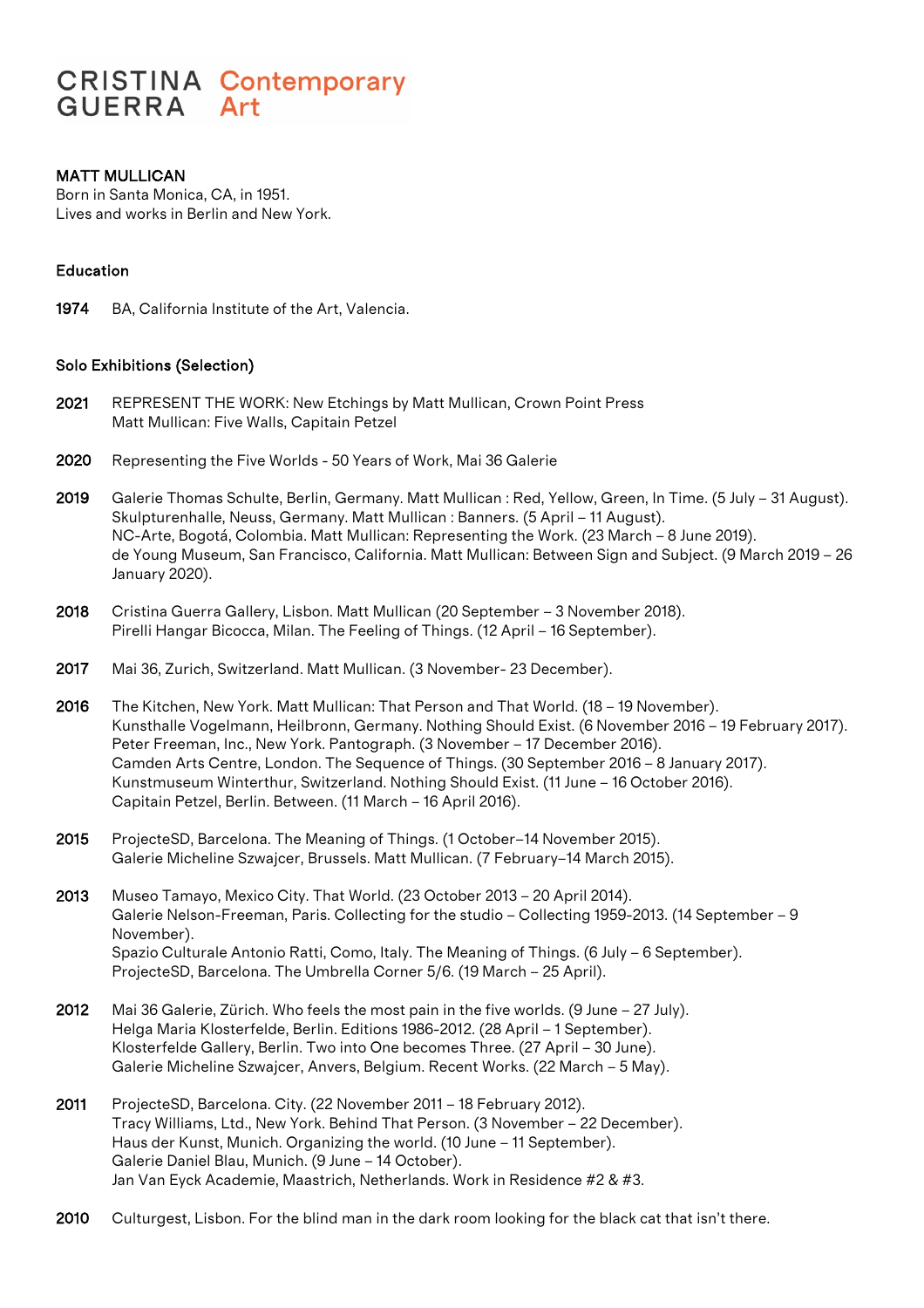Jan Van Eyck Academie, Maastricht, Netherlands. Work in Residence #1. Kröller Müller Museum, Otterlo, Netherlands.

- 2009 Cristina Guerra Contemporary Art, Lisbon, Portugal. (22 October 21 November). Frac Ile-de-France, Paris. Planet of Signs: Concrete Erudition 1. (10 September – 15 November). GAK, Bremen, Germany. City as a Map (of ideas). (29 August – 15 November). Plug in ICA, Winnipeg, Canada. (27 July – 22 August). Mai 36 Galerie, Zurich, Switzerland. Cosmology. (4 April – 23 May). Galerie Nelson-Freeman, Paris. Five x Five. (7 March – 11 April). Galerie Johann Widauer, Innsbruck, Austria. (March – June). Stuk Kunstencentrum, Leuven, Belgium. Playground.
- 2008 ohanniterkirche Feldkirch, Austria. Shooting Inside. (17 October 27 December). Karsten Schubert, London. Combination of the Two. (8 October – 14 November). Klosterfelde, Berlin. Subject Driven. (6 September – 25 October). ProjecteSD, Barcelona. Notating Cosmology. (23 May – 31 July). Galerie Micheline Szwajcer, Antwerp, Belgium. (13 March – 3 May). Athletik Zentrum, St. Gallen, Switzerland.
- 2007 Georg Georg Kargl Fine Arts, Vienna. (9 November 2007 5 January 2008). Tate Modern, London. Performance: Under Hypnosis. (27 January).
- 2006 Helga Maria Klosterfelde, Berlin. Editions and Multiples. (2 November 2006 27 January) Galerie Daniel Blau, Munich. Direct Cast. (5 May – 23 June) Tracy Williams Ltd, New York. Works from the 70's and 80's. (2 May – 21 June) Cristina Guerra, Lisboa. Room Number 4. (3 May – 3 June) Christine Burgin, New York. Three Suitcases of Love, Truth, Work and Beauty. (26 January – 11 March). Lentos Kunstmuseum Linz, Linz, Austria. Performance MODEL BEHAVIOR mit MATT MULLICAN. ProjecteSD, Barcelona. Breaking up is hard to do. Mai 36 Galerie, Zurich. Talking the Talk, walking the walk. Kunstmuseum Stuttgart, Germany. A guest at the Stuttgart Airport. Museion, Bolzano, Italy. Kunst auf der Baustelle/Art in Architecture Project.
- 2005 O.K Centrum für Gegenwartskunst, Linz, Austria. Klosterfelde, Berlin. Two Rooms Learning from That Person's Work. FRAC Picardie, Amiens, France. Mullican World. The Ludwig Museum, Cologne, Germany. Learning from that Person's Work. Kallmann-Museum, Ismaning, Germany. Topiary. Galerie Nelson, Paris. Love, Work, Truth and Beauty. (10 September – 22 October).
- 2004 Mai36 Galerie, Zurich. Computer Generated Landscapes. De Singel International Arts Campus, Antwerp, Belgium. The Highway is the Audience. BASE Progetti per l'arte, Florence. About five videos and some banners. Tracy Williams, Ltd, New York. Nothing Should Exist. (16 September – 30 October).
- 2003 Cristina Guerra Contemporary Art, Lisbon. Recent Works. (23 May 28 June).
- 2002 Johann Widauer, Innsbruck, Austria. Mai36 Galerie, Zurich, Switzerland. Kunstmuseum St. Gallen, Switzerland. 2001 More Details from an Imaginary Universe. Klosterfelde, Berlin, Germany. Psycho-Set. Krefelder Kunstmuseen, Krefeld, Germany. Galleria Massimo De Carlo, Milan. Galerie Nelson, Paris.
- 2000 Brooke Alexander Gallery, New York. Drawings 1970-2000). (26 May 31 July). LACE, Los Angeles. The Corner's Corner. (5 May – 7 July). Galerie Georg Kargl Fine Arts, Vienna. (4 February – 31 March). Galerie Brigitte Trotha, Frankfurt. Murray Guy, New York. Bulletin Boards. Henry Urbach Architecture, New York. Informations. Galerie Daniel Blau, Munich. Physical Experiment. Mai 36 Galerie, Zurich. The Table of Elements. Museu de Arte Contemporânea de Serralves, Porto.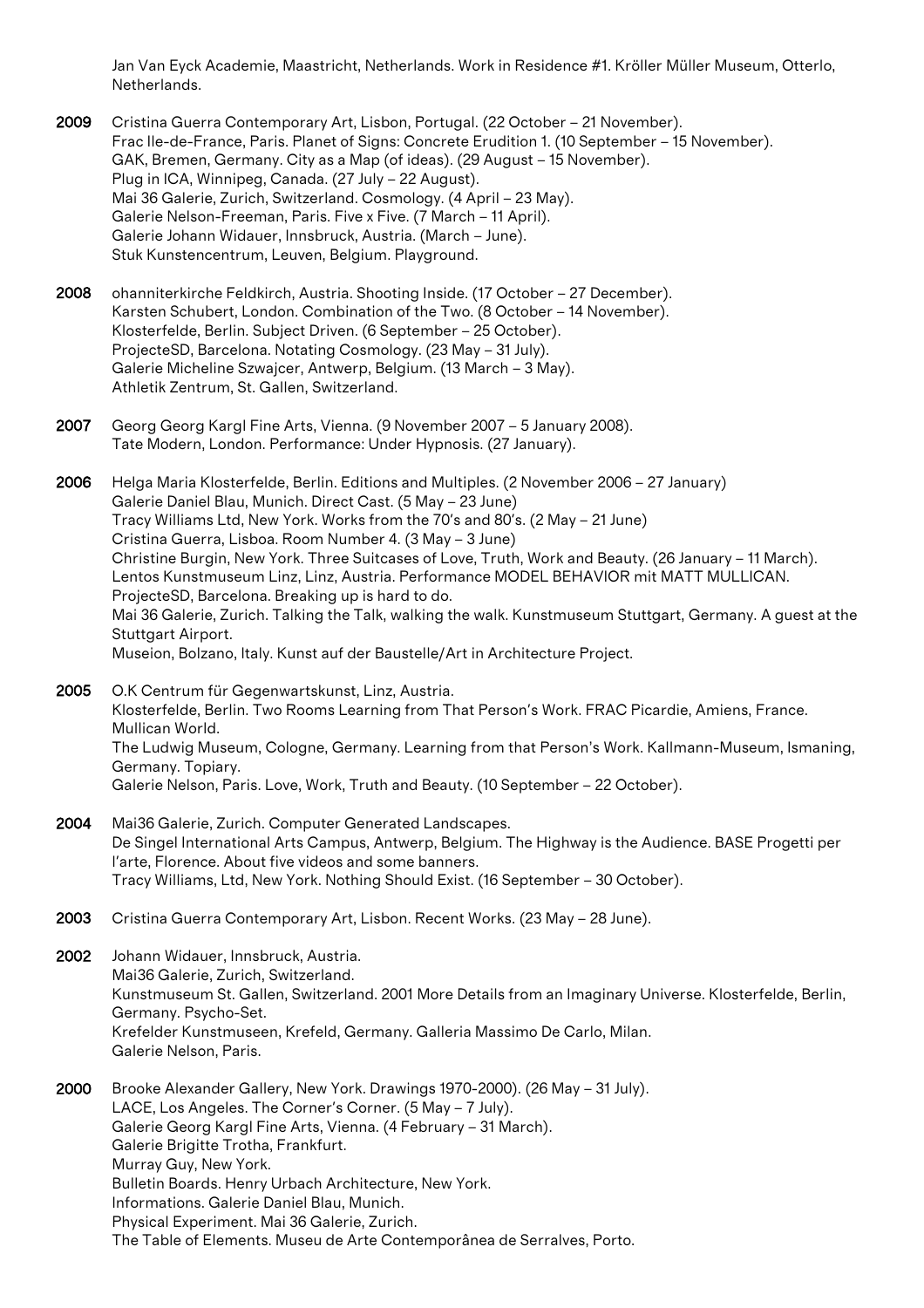Mullican Frame: More Details from an Imaginary Universe. Exhibition travelled: The Museum of Modern Art Oxford; Fundació Antoni Tàpies, Barcelona; Kunstverein St.Gallen Kunstmuseum St.Gallen, St. Gallen; Krefelder Kunstmuseum, Krefeld; Museion, Bolzano.

- 1999 Städtische Galerie im Lenbachhaus, Munich. Mullican Frame: More Details from an Imaginary Universe. Contemporary Art Museum, St. Louis.
- 1998 Stedeljik Museum, Schiedam, Netherlands. Mai 36 Galerie, Zurich. Marian Goodman Gallery, Paris. Brooke Alexander Gallery, New York. New Edinburgh Encyclopedia: The Paintings, 1991- 1997. (31 January – 28 March). Brooke Alexander Gallery, New York. Under Hypnosis 1996. (31 January – 28 March).
- 1997 Office Tower Manhattan Center, Brussels. Under Hypnosis. Galerie Daniel Blau, Munich. Helga Maria Klosterfelde, Hamburg, Germany. Wolfsberg Executive Development Centre, Ermatingen, Switzerland. Massimo de Carlo, Milan. Bard College, Center for Curatorial Studies, Annandale-on Hudson, New York. Stedelijk van Abbemuseum, Eindhoven, Netherlands. Kunstverein, Arnsberg, Germany.
- 1996 Janice Guy, New York. Works on Paper. Roomade, Brussels. Under Hypnosis. Galerie Michael Cosar, Dusseldorf, Germany. Centre for Contemporary Art, Ujazdowski Castle, Warsaw, Poland. Museum Friedericianum, Kassel, Germany. Matt Mullican/Philippe Thomas.
- 1995 Mai 36 Galerie, Zurich. New Works. National Galerie, Berlin. IVAM, Centro Julio Gonzalez, Valencia. Daniel Blau, Munich. Domaine de Kerguehennec, Bignan, France. Synaxis (mit Per Kirkeby).
- 1994 Kunstverein in Hamburg, Hamburg, Germany. Wiener Secession, Vienna, Austria.
- 1993 Kunstmuseum Luzern, Lucerne, Switzerland. Massimo de Carlo, Milan. Carl Solway Gallery, Cincinnati. Graphische Sammlung der ETH, Zurich.
- 1992 Galerie Metropol, Vienna. Architektur Forum, Zurich. Richard Kuhlenschmidt Gallery, Los Angeles. Texas Gallery, Houston. Fondation pour l'architecture, Brussels. Galerie Ghislaine Hussenot, Paris. Santa Barbara Museum of Art, Santa Barbara. Contemporary Art Museum, University of South Florida, Tampa. Barbara Gladstone Gallery, New York. Galerie Metropol, Vienna.
- 1991 Galerie Fahnemann, Berlin, Germany. Mai 36 Galerie, Lucerne, Switzerland. Mullican/Weiner: In the Crack of the Dawn. De Appel, Amsterdam, Netherlands. Rijksmuseum Kroeller-Mueller, Otterlo, Netherlands. Brooke Alexander Gallery, New York. Weatherspoon Art Gallery, Greensboro.
- 1990 Ecole Régionales Supérieur d'Expression Plastique, Tourcoing, France. List Art Center, M.I.T., Boston. The M.I.T. Project. Galeria Atlantica, Porto, Portugal. Magasin - Centre d'art contemporain, Grenoble, France. Portikus, Frankfurt, Germany.
- 1989 Mario Diacono Gallery, Boston. Galerie Albert Baronian, Brussels. Galerie Bruges La Morte, Bruges. Oregon Art Institute, Portland. Western Gallery, Western Washington State University, Bellingham. Museum of Modern Art, New York. Projects. Galerie Ghislaine Hussenot, Paris. Richard Kuhlenschmidt Gallery, Los Angeles. Fuller/Gross Gallery, San Francisco. Hirshhorn Museum and Sculpture, Garden, Washington. Works.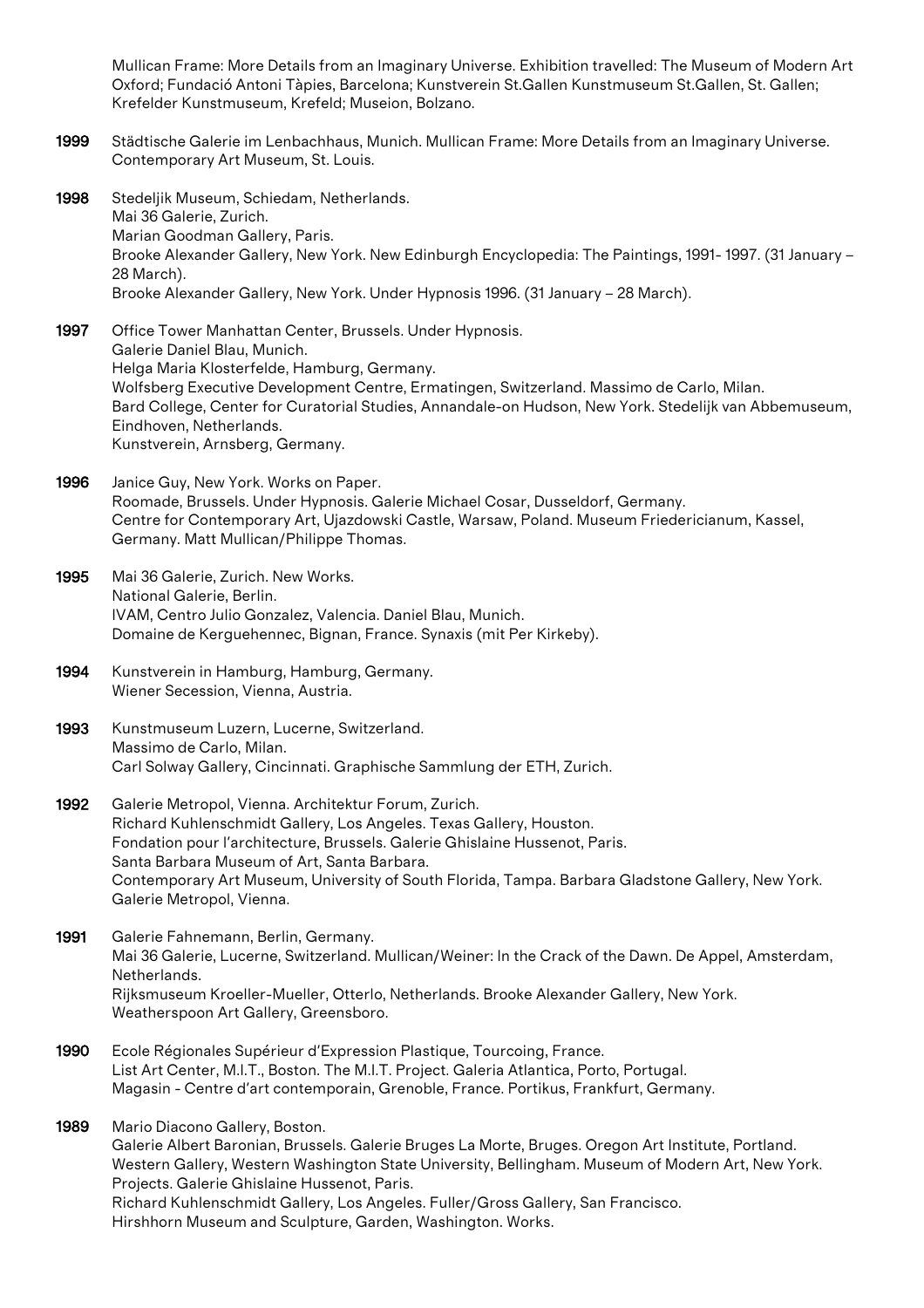1988 Lawrence Oliver Gallery, Philadelphia. Winnipeg Art Gallery, Winnipeg, Canada. Untitled, 1986-87. Bath International Festival, Artside Gallery, Bath, England. Riverside Studios, London. Matt Mullican: Photographs and Posters. Carl Solway Gallery, Cincinnati. Mai 36 Galerie, Lucerne, Switzerland. Michael Klein Inc. New York. Helga Maria Klosterfelde, Hamburg, Germany.

1987 Dallas Museum of Art, Dallas. Concentrations 15. Fuller Goldeen Gallery, San Francisco. Goldie Paley Gallery, Moore College of Art, Philadelphia. Banners, Monuments and the City. Michael Klein Inc, New York.

1986 The Clocktower, New York. Michael Klein Inc, Amsterdam. The Everson Museum of Art, Syracuse.

1985 Galerie Tanja Grunert, Cologne, Germany. Richard Kuhlenschmidt Gallery, Los Angeles. McIntosh/Drysdale Gallery, Washington.

1984 Galerie Schellman & Klüser, Munich. The Queens Museum, Queens. Centre d'art contemporain, Geneva. Mary Boone/Michael Werner Gallery, New York.

1983 Texas Gallery, Houston. Institute of Contemporary Art, Boston.

- 1982 Mary Boone Gallery, New York. Galerie Chantal Crousel, Paris. Luigi di Ambrogi, Milano. Institut Franco-Americain, Rennes, France.
- 1981 Galerie Tanja Grunert, Stuttgart, Germany. Galleria Saman, Genoa, Italy.
- 1980 Mary Boone Gallery, New York.
- 1979 Foundation for Art Resources, Los Angeles. The Kitchen, New York.
- 1978 Nova Scotia College of Art and Design, Halifax, Nova Scotia. The Kitchen, New York.
- 1976 Artists Space, New York.
- 1973 Project Inc. Boston.

#### Group Exhibitions

- 2021 Drawing, Brooke Alexander, Inc. MOUNTAIN DREAMS, Mai 36 Galerie
- 2020 "small is beautiful II", Mai 36 Galerie Homage to the Square - Art Basel OVR:20C, MASSIMODECARLO Hypnose, Nantes Fine Arts Museum
- 2019 Rhona Hoffman Gallery, Chicago. Signs and Systems. (11 January 16 February).
- 2018 WIELS, Contemporary Art Centre, Brussels. Unexchangeable (19 April 12 August 2018). National Gallery of Art, Washington, D.C. Outliers and American Vanguard Art (28 January – 13 May 2018). The Metropolitan Museum of Art, New York. Before/On/After: William Wegman and California Conceptualism (17 January – 15 July).
- 2017 Stedelijk Museum, Netherlands. Jump into the future Art from the 90's and 2000's. The Borgmann Donation. (25 November 2017 – 4 March 2018).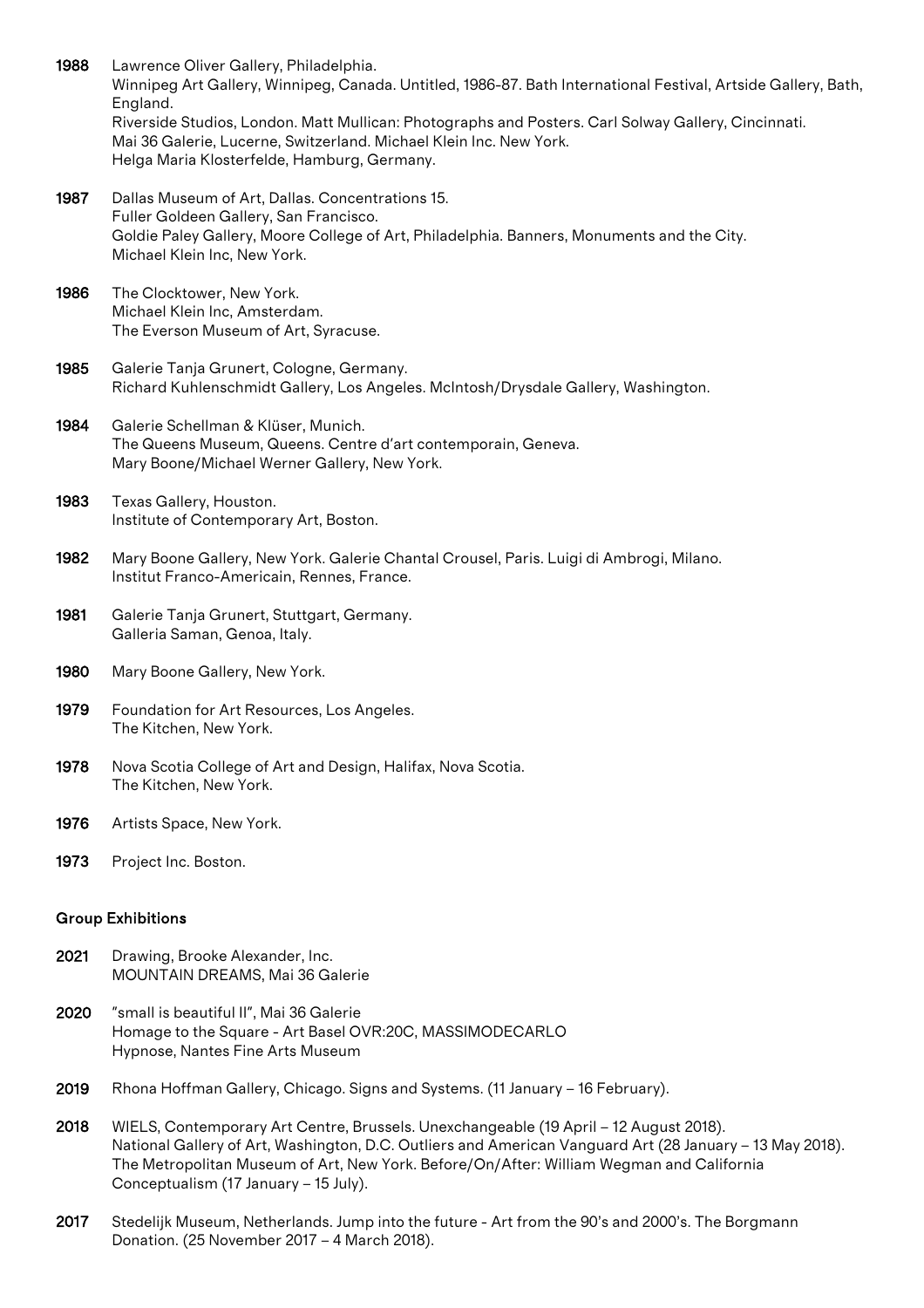Bienal de Arte Contemporeanea de Coimbra, Anozero'17 (11 November – 30 December) Artist Space, New York. Social Surfaces: A Fundraising Exhibition to Support Our Relocation to 80 White Street in 2018 (27 October – 1 November 2017).

Skulptur Projekt, Münster, Germany. Skulptur Projekte Münster 2017. (10 June – 6 August 2017). Museum of Contemporary Art Detroit, Detroit, Michigan United States. 99 Centsor Less. (19 May - 6 August). Palazzo Fortuny, Venice, Italy. Intuition, curated by Daniela Ferretti and Axel Vervoodt. (13 May – 26 November).

Museum of Modern Art, New York, United States. 7 x 7: Now Pictures Why, participating in talk as part of Louise Lawler's exhibition WHY PICTURES NOW. (4 May).

Murray Guy, New York. Final Exhibition. (10 January – 4 February 2017).

IAC Villeurbanne, France. 2006 Immersions 2016. (2 December 2016 – 12 February 2017). MRAC, Serignan, France. Flatland/ Abstractions Narratives #1. (6 November 2016 – 19 February 2017). ERES Stiftung, Munich, Germany. Ich Ist Eine Ego-Maschine. (12 October 2016 – 4 March 2017). Espaço Novo Banco, Lisbon, Portugal. Da Fuga e do Encontro: Inversões do Olhar (4 April 2016 – 30 March 2017).

- 2016 Anton Kern Gallery, New York. Implosion 20: Celebrating 20 Years. (10 November 22 December). Ecole Nationale Supérieure des Beaux-Arts, Paris. ExtraNatural: A voyage of initiation through the collection of the Beaux-Arts de Paris. (18 May – 14 July 2016).
- 2015 Pavillon de L'Arsenal, Paris. Dimensions Variables: Artists and Architecture. curated by Didier Gourvennec Ogor and Gregory Lang. (15 October 2015 – 16 January 2016). Museum Brandhorst, Munich. Painting 2.0: Expression in the Information Age. Curated by Achim Hoch Hochdörfer, David Joselit, and Manuela Ammer. (14 November 2015 – 30 April 2016). Exhibition travelled: Mumok, Vienna, Austria. (2 June – 6 November 2016). 21er Haus, Vienna. Flirting with Strangers. Encounters with Works from the Collection. (9 September 2015 –

31 January 2016). Hammer Museum, Los Angeles, CA. Apparition: Frottages and Rubbings from 1870 to Now. Curated by Allegra Pesenti. (7 Feb – 31 May 2015). Exhibition travelled: Menil Collection, Houston, TX (11 September 2015 – 3 January 2016).

De Kabinetten van De Vleeshall, Middleburg, Netherlands. The Registry of Promise: The Promise of Literature, Soothsaying and Speaking in Tongues. (25 January – 29 March).

2014 The Hammer Museum, UCLA. Take it or leave it: Institution, Image, Ideology. (9 February – 18 May). Arcadia University Art Gallery, Glenside, Pennsylvania, organized by Independent Curators International (ICI), New York. Push Play (18 March – 20 April 2014). Exhibition travelled: College of Wooster Art Museum, Wooster, Ohio (13 January – 6 March 2015); Art Gallery of Greater Victoria, Victoria, BC, Canada (25 April – 3 August 2015); Handwerker Gallery, Ithaca College, Ithaca, New York (1 October – 7 November 2015); Museum London, London, ON, Canada (30 January – 8 May 2016); The Rooms, Provincial Art Gallery Division, St. John's, NL, Canada (27 May – 28 August 2016); Sheila C. Johnson Design Center at Parsons School of Design/The New School, New York, New York (29 September – 12 December 2016); Hedreen Gallery, Seattle University, Seattle, Washington (12 January – 4 March 2017); Vicki Myhren Gallery, University of Denver, Denver, Colorado (12 October – 31 December 2017).

- 2013 Centro Cultural, Tlatelolco, Mexico. Kunst-Werke, Berlin, Germany. Painting Forever! Keilrahmen. (18 September – 10 November). 5th Biennale Venice (Arsenal), Venice, Italy. The Encyclopedic Palace. (1 June – 24 November).
- 2012 Institut Valencià d'Art Modern, Valencia, Spain. Total City. (3 May 15 July). MCA, Chicago. This Will Have Been: Art, Love & Politics in the 1980's. (11 February – 3 June). Exhibition travelled: Walker Art Center, Minneapolis. Museum of Modern Art, New York. Print/Out. (19 February – 14 May). La Passerelle, Brest, France. The view from a volcano: the kitchen's soho years 1971- 1985 (revisité). (29 February – 28 April). Boston University Art Gallery, Boston. 100 Years of Performance. (19 January – 25 March). Villa Arson, Nice, France. L'Institut des archives sauvages. S3rd Hasselt Triennial, Hasselt, Belgium. Super Bodies.

Carlier Gebauer Gallery, Berlin. The Poster Show.

2011 Centre Pompidou-Metz, Metz, France. Erre, variations labyrinthinques. (12 September 2011 – 5 March 2012). Museum of Contemporary Art, Los Angeles. Under the Big Black Sun: California Arts 1974- 81. (1 October 2011 – February 13 2012).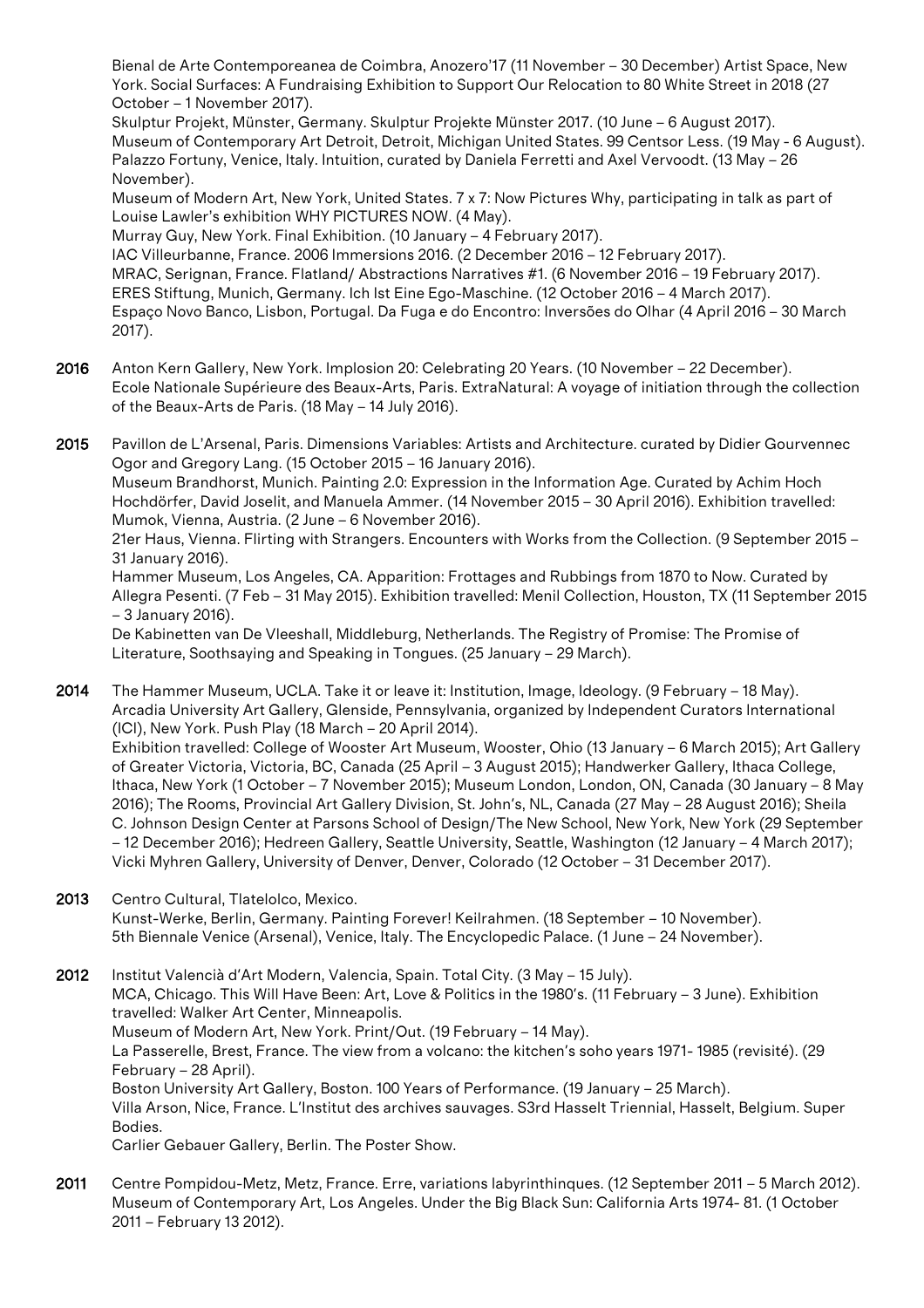Van Abbemuseum, Eindhoven, Netherlands. For Eindhoven - The City as Muse. (3 September 2011 – 8 January 2012).

Kunsthaus Graz, Austria. Measuring the World: Heterotopias and Knowledge Spaces in Art. (11 June – 4 September).

The Kitchen, New York. The View from a Volcano: The Kitchen's Soho Years, 1971-85. (30 June – 27 August). Edith-Russ-Haus für Medienkunst, Oldenburg, Germany. Wild Sky. (27 May – 14 August).

MNAC, Bucharest, Romania. Architectures/Dessins/Utopies: Works from the Centre National des Arts Plastiques, Paris. (24 January – 20 April).

Berlinaire Festival, Vooruit, Gent, Belgium. When the Circus Leaves Town. (8-9 April) Singapore Biennale 2011, Singapore. Open House.

CaixaForum, Madrid, Spain. The Persistence of Geometry. Carpenter Center, Harvard University, Cambridge. FAX.

Museum Liaunig Neuhaus, Austria. Realität und Abstraction. Figurative und expressive Kunst ab 1980. LAC, Narbonne, France. Playtime: Works from Klosterfelde Collection. Museu Coleção Berardo, Lisbon, Portugal. Mappamundi.

2010 41 Cooper Gallery, New York. The Crude and the Rare. (19 October – 20 November).

Kunstmuseum St. Gallen, Switzerland. Next Generation. (3 July – 31 October) .

Serpentine Gallery, London. The Serpentine Map Marathon: Maps for the 21st Century. (16-17 October). National Glass Centre, Sunderland, United Kingdom. The Glass Delusion. (21 May – 3 October). Temporäre Kunsthalle Berlin, Berlin. FischGrätenMelkStand. (2 July – 31 August).

Hammer Museum, Los Angeles. Outside the Box: Edition Jacob Samuel 1988-2010. (23 May – 29 August). Renwick Gallery, New York. Held up By Columns. (8 July – 6 August).

Susan Inglett Gallery, New York. Stairway to Heaven: Paul Mc Mahon, Matt Mullican, James Welling. (9 June – 23 July).

Vilma Gold, London. The Inhabitants. (14 March - 25 April).

Georg Kargl Box and Georg Kargl Fine Arts, Vienna. Fine Line. (17 March – 24 April).

Tannery Arts, Brunswick Wharf, London. Shudder at the Drawing Room. (21 January – 14 March).

b-05 Kunst- und Kulturzentrum, Montabaur, Germany. Optical Shift - Illusion und Täuschung/Illusion and Deception.

Klemens Gasser & Tanja Grunert, Inc., New York. Exquisite Corpse Project. Galerie Daniel Blau, Munich. Summer Show 2010: 20 Years Jubilee.

Gwangju Biennale, South Korea. 10 000 Lives.

Kunsthaus Grenchen, Germany. Amerikanische Grafik seit 1960-Aus Graphischen Sammlung der ETH Zurich.

2009 S.M.A.K., Ghent, Belgium. Gagarin: The artist in their Own Words. (4 December 2009 – 14 March 2010). Le Plateau, Paris. La planète des signes (Erudition concrète 1). (10 September – 15 November). William Shearburn Gallery, St. Louis. Word. (25 September – 14 November).

STUK Kunstencentrum, Leuven, Belgium. Playground Festival. (8 - 11 November).

Beaufort03, Ostende, Belgium. (28 March – 4 October).

MACBA, Barcelona. Time as Matter: MACBA Collection - New Acquisitions 22. (15 May – 31 August). The Metropolitan Museum of Art, New York. The Pictures Generation, 1974-1984. (21 April – 2 August). Museum of Modern Art Dubrovnik, Croatia. American Printmaking since 1960. Contemporary Art Museum St. Louis. For the Blindman in the dark room looking for the black cat that isn't there. Exhibition travelled: Institute of Contemporary Arts, London; Museum of Contemporary Art Detroit; de Appel Arts Centre, Amsterdam; Culturgest, Lisbon.

La Maison Rouge, Paris. Vraoum! Trésors de la bande dessinée et art contemporain. University of the Arts, College of Art and Design, Rosenwald-Wolf Gallery, Philadelphia. Drawing in the World.

Jonathan Ferrara Gallery, New Orleans. Just What Are They Saying....

Museum Rigionale di Messina, Italy. Twenty-Six Gasoline Stations ed altri libri d'Artista- Una Collezione. Innsbruck Contemporary, Innsbruck, Austria. Utopics IC.

2008 Mitchell-Innes & Nash, New York. Indirect Object. (2 December 2008 – 10 January 2009).

Centre Pompidou, Paris. Traces du sacré. (7 May – 11 August). Exhibition travelled: Haus der Kunst, Munich. Tracy Williams Ltd., New York. John Baldessari & Matt Mullican: Pong. (2 May – 28 June).

De Appel, Amsterdam, Netherlands. Situations: The artist is a mysterious entertainer/Immovably Centred.\ (2 – 22 June).

Whitney Musuem of American Art, New York. Whitney Biennial. (1 March – 27 May). Institute of Contemporary Art, Philadelphia. The Puppet Show. Exhibition travelled: Santa Monica Museum of Art; Contemporary Museum Honolulu; Contemporary Arts Museum, Houston; Frye Art Museum, Seattle. Parrish Art Museum, Southampton, New York. SAND: Memory, Meaning and Metaphor. Kunstmuseum Liechtenstein, Vaduz, Liechtenstein. Knock, Knock, Knocking on Heaven's door.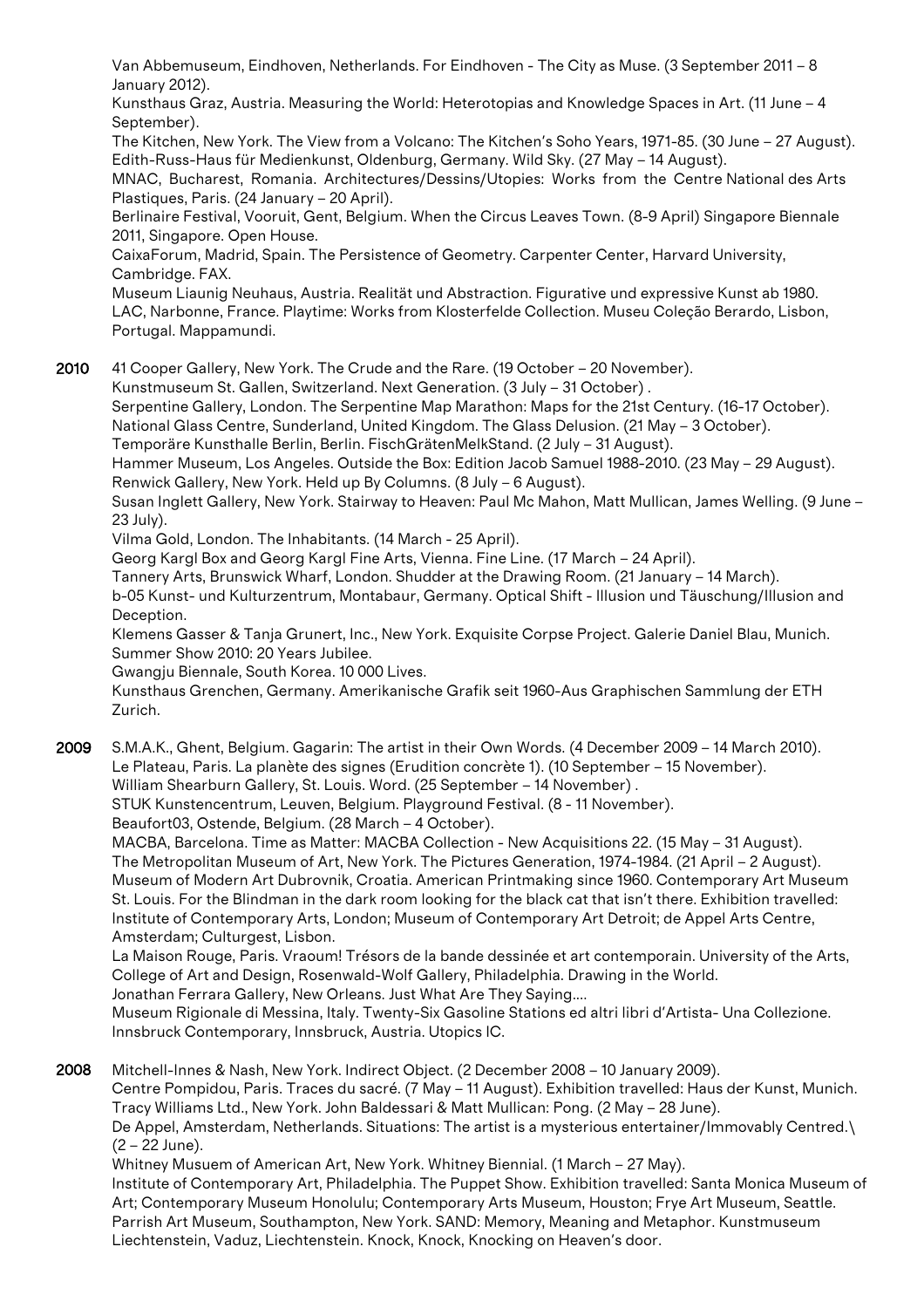Den Haag Sculptuur, The Hague, Netherlands. Freedom. FRAC Champagne-Ardenne, Reims, France. La fête est permanente/The Eternal Network. Bienal de São Paolo, São Paulo, Brazil. Kunstmuseum Bochum, Germany. Vaduz The Message-The Medium as Artist. Städtische Galerie Erlangen, Germany. Sehen ganz nah end sehr fern. New Jerseyy, Basel, Switzerland. Cross/Cut: Team 404 & John Armleder. Mai 36 Galerie, Zurich, Switzerland. Xx (Desperately) trying to figure out the world. 2007 Macba, Barcelona. A Theatre without Theatre. (16 November 2007 – 17 February 2008) The Power Plant Gallery, Toronto. Auto Emotion. (18 May – 19 August).

Galerie Nelson, Paris. 25th Anniversary. (13 January – 23 February). James Cohan Gallery, New York. Cosmologies. (11 January – 10 February) Espace Henri Matisse, Creil, France. Traverser la ville. Gagosian Gallery, New York. Fit to Print. Museum of Contemporary Art, San Diego. Diagrammatic Logic: Selections from the Collection. CCS Bard Hessel Museum, Annandale-on-Hudson, New York. Exhibitionism. Castillo/Corrales, Paris. HELLO GOODBYE THANK YOU. Artists Space, New York. REALLIFE Magazine: 1979-1990. Kunstmuseum Liechtenstein, Vaduz, Liechtenstein. Timeout! Art and Sustainability. Mambo, Bologna, Italy. Vertigo-The Century of off-media art from Futurism to the web. CGAC, Santiago de Compostella, Spain. Mapas, Cosmogonias e Puntos de Referencia. Model Arts and Niland Gallery, Sligo, Ireland. The Secret Theory of Drawings.

2006 Museo Serralves, Porto, Portugal. The 80s: A Topology. (11 November 2006 – 15 April 2007). Centre Pompidou, Paris. Los Angeles 1955-1985: Naissance d'une capitale artistique. (8 March – 17 July). Drawing Room, London. The Secret Theory of Drawing. ISELP, Brussels. Picto(s). Maison Pour Tous Ste Savine, France. La mémoire, entre éternel et éphémère. FRAC Champagne-Ardenne, Reims, France.

White Columns, New York. Looking Back.

- 2005 ZKM, Karlsruhe, Germany. Light Art from artificial light. (19 November 2005 6 August 2006). The Museum of Contemporary Art, Los Angeles. Ecstasy: In and About Altered States. (9 October 2005 – 20 February 2006). Galerie Chantal Crousel, Paris. Leçon Zéro. (10 September – 29 October). Tracy Williams, Ltd., New York. Traces Everywhere. (13 January – 26 February) . Hirshhorn Museum and Sculpture Garden, Washington. Gyroscope. Staatsgalerie, Stuttgart, Germany. Funny Cuts-Cartoons und Comics in der zeitgenössischen Kunst. Aargauer Kunsthaus, Aargau, Switzerland. Wolkenbilder. Gallery 825, Los Angeles. Interchange 3. Brooke Alexander Editions, New York. Summer Group Exhibition. Museum of Contemporary Art, Los Angeles. Tear Down This wall: Paintings from the 1980s. ZKM-Museum für Neue Kunst Karlsruhe, Karlsruhe, Germany. Lichtkunst aus Kunstlicht. KW institute for Contemporary Art, Berlin. The imaginary number. FRAC Poitou-Charentes, Angoulême, France. Contrée. Galerie nationale de la tapisserie, Beauvais, France. Trames contemporaines.
- 2004 Kunstmuseum St.Gallen, Switzerland. Global World/Private Universe. Stampa, Basel, Switzerland. Herzog & De Meuron + Matt Mullican. Christine Burgin, New York. Your Fate, with Allan McCollum. (6 March – 24 April) Close by - Time Space Architecture, Mai 36 Galerie, Zurich. Institute of Contemporary Art, Philadelphia. The Big Nothing. Mai 36 Galerie, Zurich. On Kawara, Ruff, Reis, Iglesias, César, Mullcan, Sugimoto.
- 2003 Kunsteverein, Hamburg, Germany. MAPPING A CITY: HAMBURG- KARTIERUNG. (22 November 2003 15 February 2004). Castle Gallery, College of New Rochelle, New York. Paradise/Paradox. Georg Kargl Fine Arts, Vienna. Re-Produktion 2. Weatherspoon Art Museum, Greensboro. Degrees of Abstaction: Selections from the Weatherspoon's Permanent Collection. MAC-Musée d'Art Contemporain, France. Mouvements de fonds-Acquisitions 2002 du Fonds national d'art contemporain.
- 2002 Galerie Daniel Blau, Munich. Manifeste, oder: Egroffenheit-was ist das? Frühe Standards seit 1960.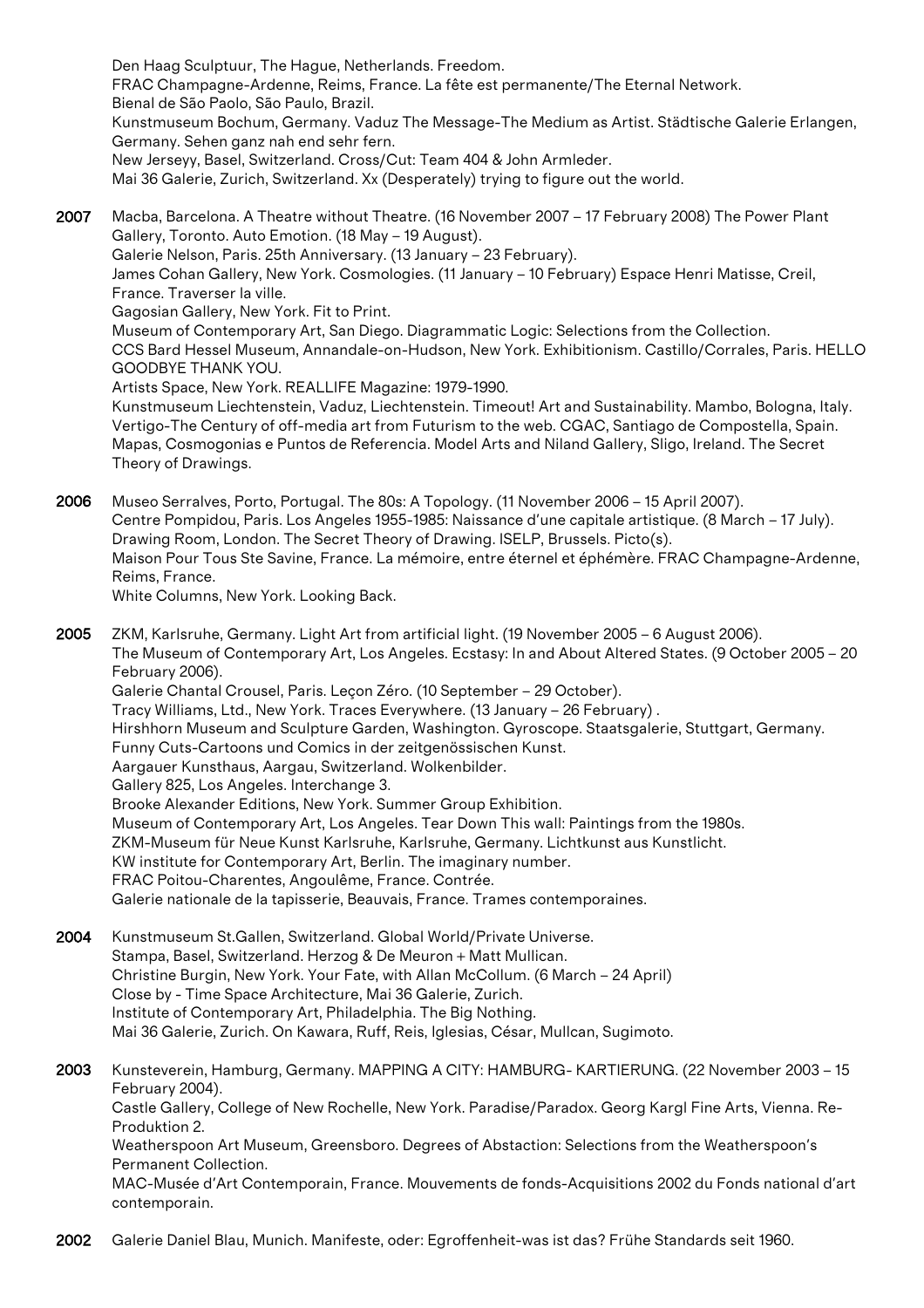Museyn De Beyers, Breda, Netherlands. Lets Wat Zoveel Kost, Is Alles Waard. 10 Nederlandse privécollecties. Porin Taidemuseo, Pori, Finland. Tansformer.

- 2001 O.K. Centrum fur Gegenwartskunst, Linz. L'Effet Larsen. Exhibition travelled: Casino Luxembourg, Forum d'Art Contemporain, Luxembourg. Project Ansitz Lowengang, Magre, Italy. Brooklyn Museum of Art, New York. Digital Printmaking Now. Ancien Musée de Peinture de Grenoble, Grenoble, France. Passions Partagées, collections privées d'art contemporain en Isère.
- 2000 Galerie Massimo de Carlo, Milan. Projects. Ismaning 2000, Kallman-Museum Ismaning, Germany. Skulpturenpark. Museum Plantin- Moretus, Antwerp, Belgium. Orbis Terrarum: Ways of Worldmaking. Hellga Maria Klosterfelde, Hamburg, Germany. Editions and Multiples, 1990 – 2000.
- 1999 Provinciaal Fotografie Museum, Antwerp, Belgium. Laboratorium. (27 June 3 October). Alexander and Bonin Gallery, New York. 1999 Drawings. Arti et Amicitiae, Amsterdam. Utopia 2: Same Player Shoots Again. Guild Hall Museum, East Hampton. Souvenirs: Collecting, Memory, and Material Culture. Laboratorium, Antwerp, Belgium. Kunsthalle Wien, Vienna. Get together: Kunst als Teamwork. Witte de With Center for Contemporary Art, Rotterdam. Stimuli. Museum Ludwig, Cologne, Germany. Video Virtuale Foto Fictionale. Edition Schellmann, New York. Wallworks. Georg Kargl Fine Arts, Vienna. Prepared. Version 4, Centre pour l'image Contemporaine, Geneva. Anticipation. Utrecht, Netherlands. Art in Utrecht seen from the Dom Tower.

Carl Solway Gallery, Cincinnati. Text & Signifier.

- 1998 Kunstverein in Hamburg, Hamburg, Germany. Fast Forward. Southeastern Center for Contemporary Art, Winston-Salem. Parallel Worlds. World Health Organisation Headquarters, Geneva. The Edge of Awareness. Exhibition travelled: United Nations Building; P.S.1 Contemporary Art Center, New York; SESC de Pompeia, Sao Paolo; WHO, New Dehli. Tate Liverpool, Liverpool, England. Art Transpennine. Jubiläum der World Health Organization, Geneva. Art of the world, zum 50. Galerie Werkstatt, Reinach, Switzerland. Skulpturen und neue Medien. Festival Werft, Utrecht, Netherlands. Altered States. Royal Netherlands Academy of Arts and Sciences, Amsterdam. Traces of Science in Art. Centro Culturale d'Arte, Pescara, Italy. Mostrato. Basilico Fine Arts, New York. Deep Thought. Version 4, Centre pour l'Image Contemporaine, Geneva. Anticipation. Vigeland Museum, Oslo, Norway. Pictures for the Blue Room. Kunstverein Arnsberg, Germany. Jahresgaben. European Cultural Month, Linz, Austria. Poseidon's Eye. Central Fine Arts, New York. Modular Composite. Galerie Maerz, Linz, Austria. Peripheral Aspects of Drawings.
- 1997 Documenta X, Kassel, Netherlands. (21 June 28 September). Kunstmuseum Luzern, Lucerne, Switzerland. Lost in Space. deSingel, Antwerp, Belgium. Urban Space Part 3. Deichtorhallen, Hamburg, Germany. Miniaturen. P.S.1 Contemporary Art Center, New York. Heaven. SF MOMA, San Francisco. ICONS: Magnets of Meaning. Kunsthaud Bregrenz, Bregenz, Austria. 50 Positionen.
- 1996 de Appel Arts Centre, Amsterdam. Hybrids. Kunstverein Munich. Spaced Out. Triple X Festival, Amsterdam. Fragmentie/Fragmentation. Stedelijk Museum, Amsterdam. Under Capricorn. City Gallery, Wellington, New Zealand. The World Over. Le Magasin, Grenoble, France. Auto Reverse 2. Mai 36 Galerie, Zurich. How the Chicken Crossed the Road.

FRAC Picardie, Amiens, France. New York City: Matt Mullican, Gerard Titus Carmel, Richard Tuttle. Nouveau Musée, Villeurbanne, France. Artistes/Architectes. Brooke Alexander, New York. Limited Edition Books since 1990.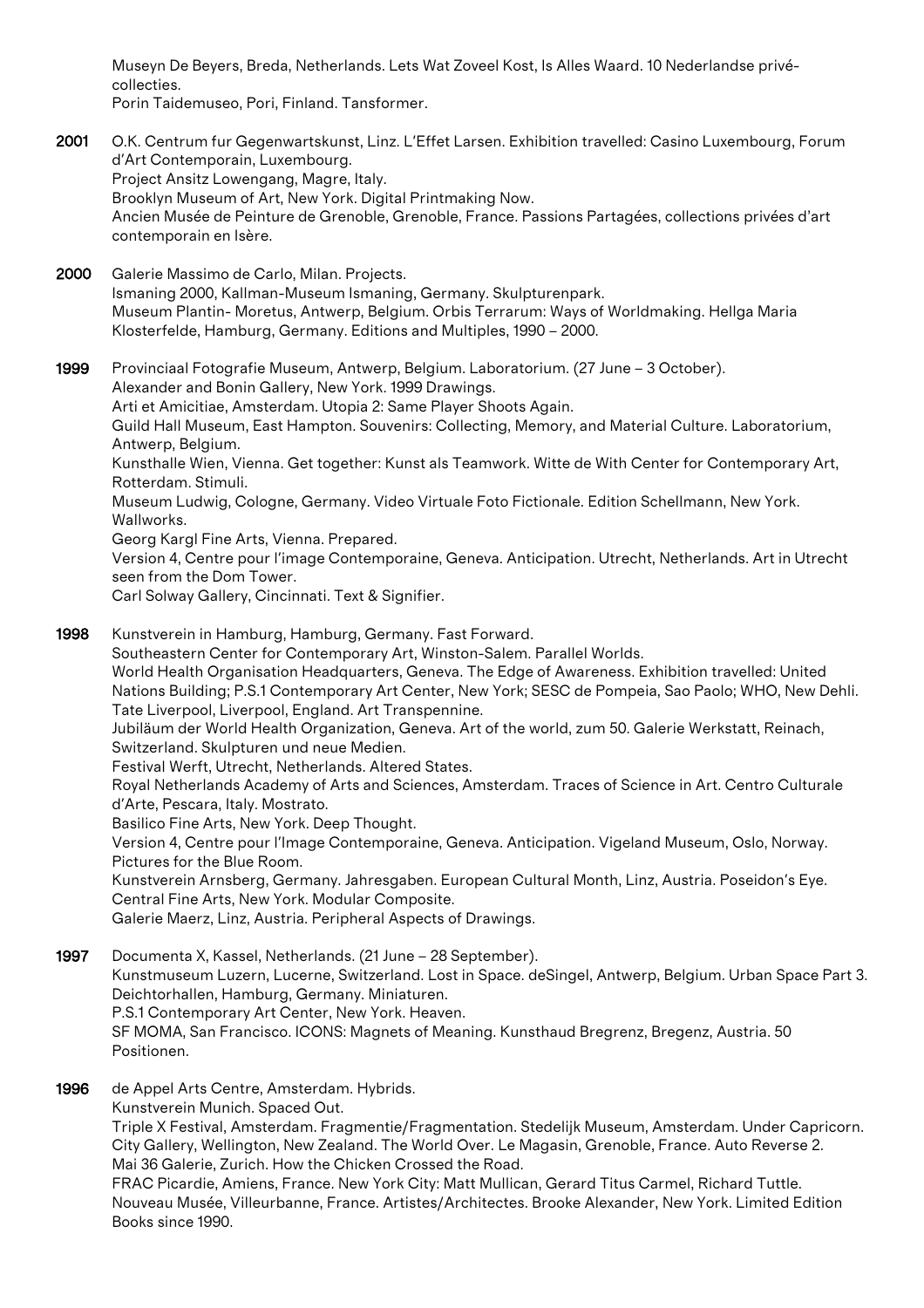1995 Galerie Valleix, Paris. La Galerie est devenue rose. Neue Galerie am Landesmuseum Joanneum and Kunsthaus Graz, Austria. Pittura/lmmedia. Musée d'Art Moderne de la Ville de Paris, Paris. Passions Privées—Art Moderne et Contemporain dans les Collections Particulières en France. Palais des Nations, Geneva. Dialogues de Paix. Burchfield-Penney Art Center, Buffalo State College, New York. 20 Years of Hallwalls Contemporary Arts Center, 1975–1995. Detroit Institute of the Arts, Detroit. The Paine Webber Art Collection. Exhibition travelled: Museum of Fine Arts, Boston; Minneapolis Institute of Arts; San Diego Museum of Art; Center for the Fine Arts, Miami. Stedelijk Museum voor Actuele Kunst, Gent, Belgium. US Corpus Delicti. 1994 Städtische Galerie im Lenbachhaus, Munich. Rosebud: Jenny Holzer, Matt Mullican, Lawrence Weiner. Kunstmuseum, Wolfsburg, Germany. Tuning Up. Denver Art Museum, Denver; Columbus Museum of Art, Columbus. Landscape as Metaphor. Haags Centrum voor Aktuele Kunst, the Hague, Netherlands. The Ideal Place. Contemporary Art Museum, Houston. Out of this World. Saint-Gervais, Geneva, Switzerland. Version 1.0. Werkstatt Kollerschlag, Austria. Dokumentation Realisierter Projekte. Musée de Luxembourg, Paris. Dessiner une collection d'art contemporain: Oeuvres du Fonds régional d'art contemporain de Picardie. 1993 Kunstnernes Hus, Oslo, Norway. Network: The Olympic Collection 94. Louisiana Museum of Modem Art, Humblebaek, Denmark. At the Edge of Chaos. Grosse Orangerie des Schlosses Charlottenburg, Berlin. First Europeans. Intercommunication 93, Shibuya BEAM Hall, Tokyo. Media Passage. Open Air Museum of Sculpture, Middelheim, Belgium. New Sculpture for Middelheim. New York. 42nd Street Art Project, organized by Creative Time. Kunsthalle Vienna. Binaera. Deichtorhallen Hamburg, Germany. Fire, Earth, Water. Musée d'Art Moderne et Contemporain, Strasbourg, France. Computerunterstützte Kunst. Gemeentemuseum, Arnhem, Netherlands. The Uncanny. 1992 Kunsthalle und Kunstmuseum Basel, Switzerland. Transform: BildObjektSkulptur im 20. Jahrhundert. (14 June – 27 September). Documenta IX, Kassel, Germany. (12 June – 20 September). Barbara Gladstone Gallery, New York. c. 1980. Victoria Miro Gallery, London. Instructions and Diagrams. Serpentine Gallery, London. Like Nothing Else in Tennessee. Louver Gallery, New York. Overlay. Frost Art Museum, Florida International University, Miami. American Art Today: Surface Tension. Rhona Hoffman Gallery, Chicago. Fifteenth Anniversary Exhibition. Whitney Museum of American Art, Downtown at Federal Reserve Plaza, New York. The Power of the City, The City of Power. Musée Sarret de Gronzon, Arbois, France. Excess in the Techno-Mediacratic Society. Gerald Peters Gallery, Dallas. Summer Stock. Città di Zoetermeer, Zoetermeer, Netherlands. Allocations/Art for a Natural and Artificial Environment. Brooke Alexander, New York. Sculpture and Multiples. Brooke Alexander, New York. Works on Paper. Musée des Beaux-Arts, Le Havre, France. Ceci n'est pas une image, Les Inconodules, l'Image aujourd'hui. Salle de la Légion d'Honneur, Saint Denis, France. Artifices. 1991 Richard Kuhlenschmidt Gallery, Los Angeles. Dark DécorICI touring exhibition. Galerie XPO, Hamburg, Germany. Concept on Paper. New York. Geometric Considerations, Capital Cities and ABC. Galleria Comunale d'Arte Moderna, Bologna,

Italy. Anninovanta. Josh Baer Gallery, New York. The Library.

Galerie Bernd Klüser, Munich. Selected Works.

Hirshhorn Museum and Sculpture Garden, Washington. Recent Acquisitions.

Museum of Contemporary Art, Los Angeles. Selections from the Permanent Collection, 1975– 91.

Systema Galleries, Baarn, Netherlands. Gran Pavese.

RAND Corporation, Santa Monica. Selections from the Norton Family Collection. Sprengel Museum, Hannover, Denmark. Aussenraum Innenstadt.

Le Fresnoy, Tourcoing, France. Les Arts Etonnants.

Henry Ford III Gallery, Citibank, Long Island City. Zero Gravity. Espace Diderot, Rese, France. Un Art des Machines?.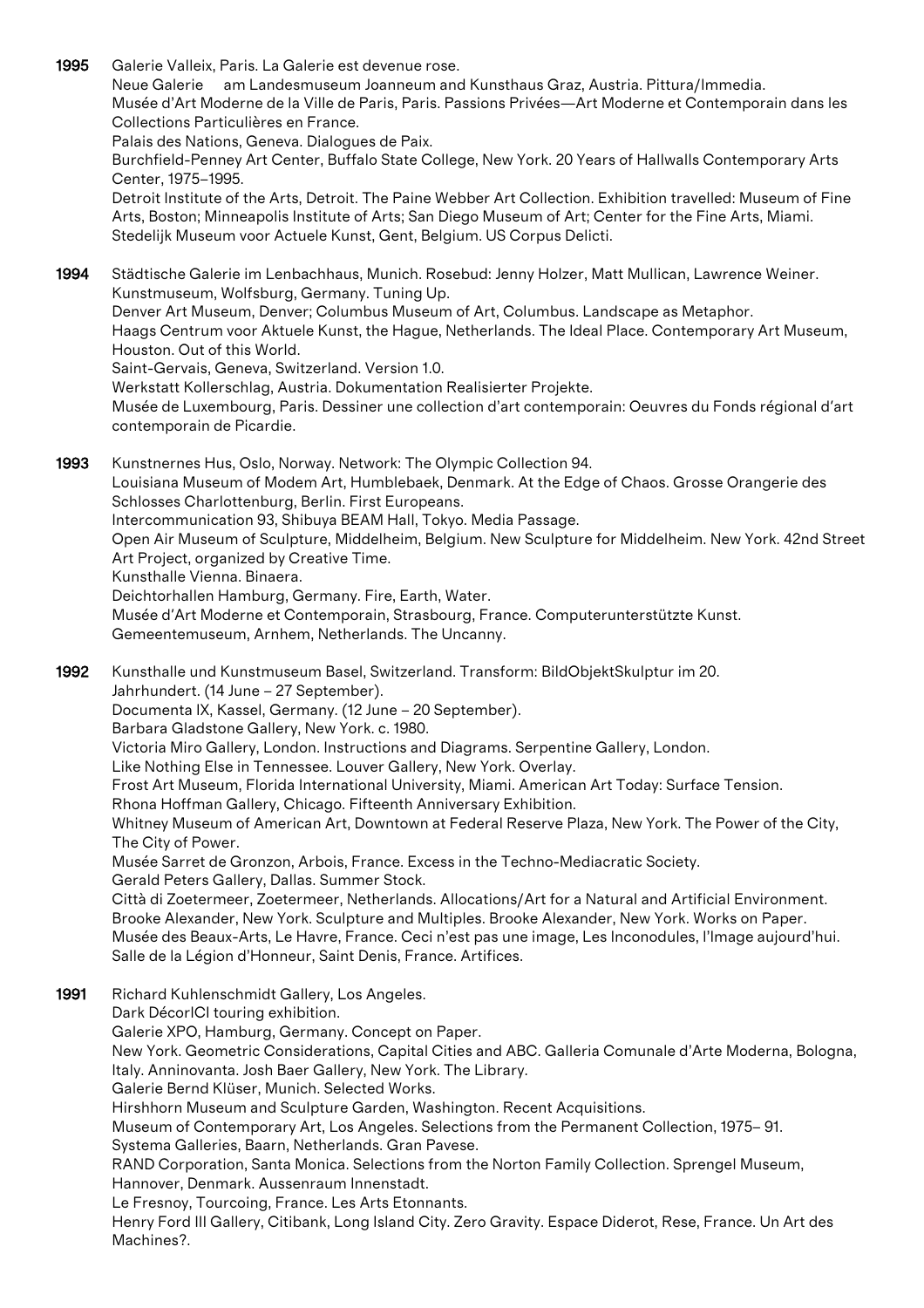Michael Klein, Inc., New York. From the Train.

1990 The First Tyneside International Festival, Newcastle, England. A New Necessity.

Anders Tornberg Gallery, Lund, Sweden. About Round, Round About. Harcus Gallery, Boston. Works on Paper.

New York Telephone Building, New York. Exchange of Information.

Milwaukee Art Museum, Milwaukee. Word as Image: American Art 1960–1990. Mai 36 Galerie, Lucerne, Switzerland. Selected Prints and Multiples.

Werkstatt Kollerschlag, Kollerschlag, Austria. We Produce, We Show. Kunstborden, the Hague, Netherlands. Galerie Eric Franck, Geneva, Switzerland. Le Cabinet d'un Amateur d'Art. Ponton Temse '90, Temse, Belgium.

Galerie Antoine Candeau, Paris. All Quiet on the Western Front.

Ecole Regionale Superieur d'Expression Plastique; Musee des Beaux-Arts, Tourcoing, France.

Le Diaphane.

Le Cargo, Grenoble, France.

Michael Klein, Inc., New York. Preview.

1989 Harcus Gallery, Boston, Altered States.

Linda Farris Gallery, Seattle. New York Artists.

Cleveland Center for Contemporary Art, Cleveland. Words and Images—Seven Corporate Commissions. Stedman Art Gallery, Rutgers University, New Brunswick. Conspicuous Display. Didactic Gallery, Plano. Messages.

Museum of Contemporary Art, Los Angeles. A Forest of Signs.

1989 Whitney Museum of American Art, New York. Biennial Exhibition.

Montclair Art Museum, Montcliar. Art of the Eighties—from the Collection of the Chemical Bank.

Centre d'Art Contemporain, Geneva, Switzerland. Hommage à la Declaration Universelle desDroits de L'Homme.

Kent Fine Art, New York. Public Domain.

Frederick S. Wight Art Gallery, UCLA, Los Angeles; Joslyn Museum of Fine Art, Omaha; Neuberger Museum, • SUNY Purchase, New York; Akron Art Museum, Akron. Selected Works from the Frederick R. Weisman Foundation.

Kunst Rai '89, Amsterdam. 32 Portraits: Photography in Art.

Queens Museum, New York. Remembering the Future: The New York World's Fairs from1939 to 1964. Galerie Thaddeus Ropac, Salzburg, Austria. The Silent Baroque.

Whitney Museum of American Art, New York. Image World: Art and Media Culture. Brooklyn Museum, New York. Projects and Portfolios: The 25th National Print Exhibition. Castello Svevo, Bari, Italy. Sculture da Camera.

Daniel Newburg Gallery, New York. Drawings.

Brooke Alexander Editions, New York. Benefit for the Wooster Group.

Johnson Gallery, University of New Mexico Art Museum, Albuquerque. Mullican + Mullican.

Kent Fine Art, New York. Troy Brauntuch, Matt Mullican, James Welling. Fawbush Gallery, New York. Drawing.

1988 Galerie De Lege Ruimte, Bruges, Belgium. Group Exhibition.

Curt Marcus Gallery, New York. Works on Papers.

Centre d'Art Contemporain, Geneva, Switzerland. Sculptures de Chambre. Lawrence Oliver Gallery, Philadelphia.

Lorence Monk Gallery, New York. Life Like.

Centre Culturel de l'Albigeois, Albi, France. Mages et Images, Cimaise et Portique. Villa Arson, Nice, France. Centre National des Arts Plastiques, Paris. Ministere de la Culture et de la Communication. Schulman Sculpture Garden, Schulman Reality, White Plains. Desire Paths. Printing House Mart, Amsterdam. Betekenis.

Fuller Gross Gallery, San Francisco. Matt Mullican, Annette Lemieux, Ericson/Ziegler. North Gatehouse, World Financial Center, New York. The New Urban Landscape. Rhona Hoffman Gallery, Chicago. The Inside and the Outside.

1987 Los Angeles County Museum of Art. Avant-Garde in the Eighties.

Centre Georges Pompidou, Paris. L'Epoque, La Mode, La Morale, La Passion. First Bienal Internacional de Pintura, Museo del Arte Moderna, Cuerva, Ecuador. A Different Corner -

Definition and Redefinition: Painting in America.

Curt Marcus Gallery, New York. On Paper.

Barbara Toll Fine Arts, New York. Monsters: The Phenomenon of Dispassion. Burnett Miller Gallery, Los Angeles. Wrinkled.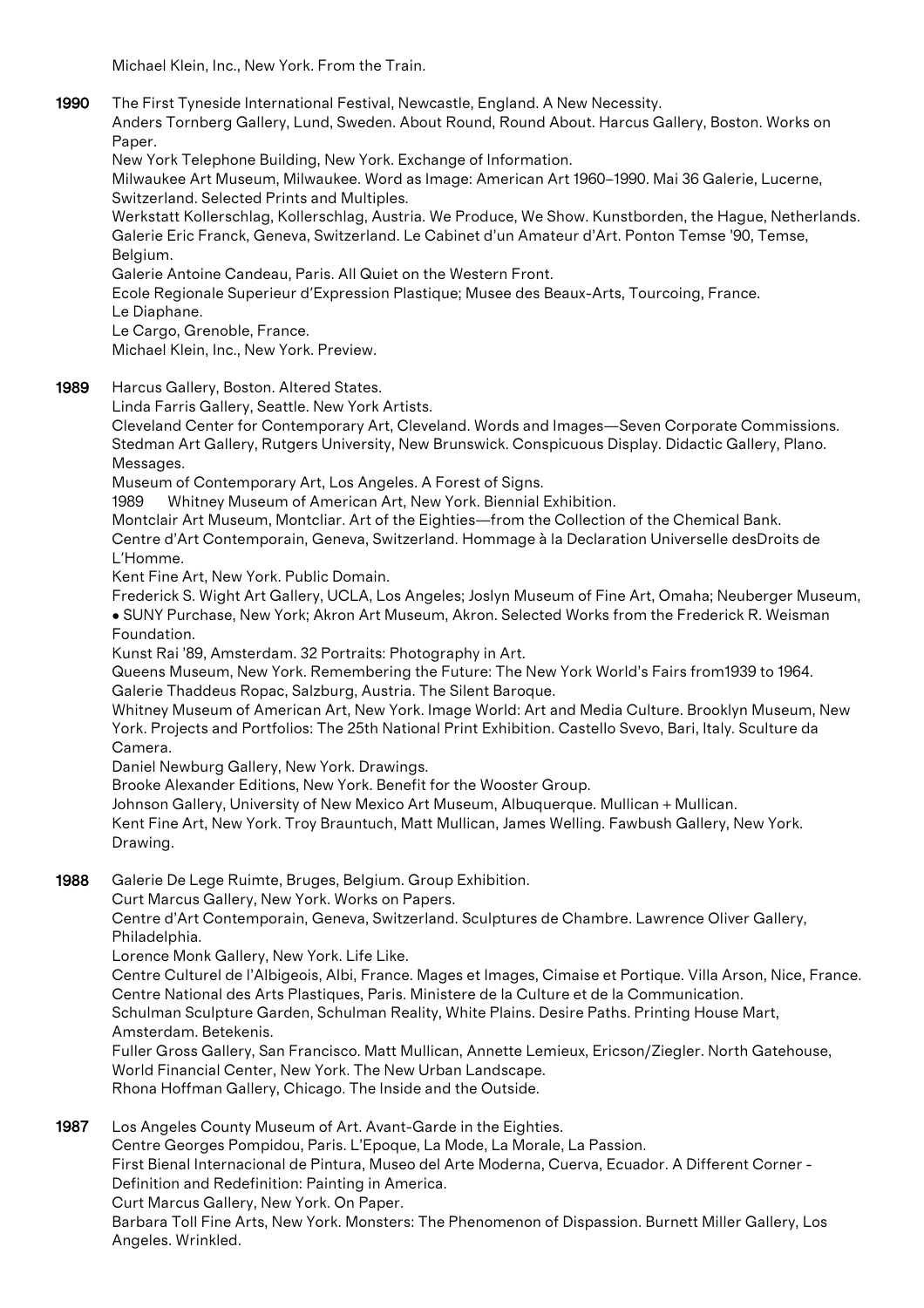Baskerville and Watson Gallery, New York. Schema.

The Renaissance Society, University of Chicago; Newport Harbor Art Museum. CalArts: Skeptical Belief(s). Jamie Wolff Gallery, New York. Real Pictures. Asher/Faure Gallery, Los Angeles. Topology. Krygier/Landau Contemporary Art, Los Angeles. Systems.

Munster, Germany. Skulptur Projekte.

Cornerhouse, Manchester, United Kingdom. Wall Works. Kuhlenschmidt/Simon Gallery, Los Angeles. New Works. Galerie Bernd Klüser, Munich. Works on Paper.

Galerie Ghislaine Hussenot, Paris. Signes des Temps. Carl Solway Gallery, Cincinnati. New Acquisitions. Texas Gallery, Houston. Works on paper.

1986 303 Gallery, New York. Vito Acconci, Nancy Dwyer, Matt Mullican.

Whitney Museum of American Art, New York. Sacred Images in Secular Art. Los Angeles County Museum of Art, Los Angeles. The Spiritual in Art: Abstract Painting 1890–1985.

Museum of Contemporary Art, Los Angeles. Individuals: A Selected History of California Artists, 1945–1985. Cleveland Center for Contemporary Art, Cleveland. Emerging Artists. Lawrence Oliver Gallery, Philadelphia. Luhring, Augustine & Hodes Gallery, New York. Fortuyn/O'Brien, Lemieux, Mullican, Wool. Galleria Marilena Bonomo, Bari, Italy. Sculture da Camera.

Palais des Beaux-Arts, Brussels, Belgium. Au Coeur du Maelstrom. Centro Cultural de la Fundació Caixa de Pensiones, Barcelona;

Sala de Exposiciones de la Fundación Caja de Pensiones, Madrid. Art and its Double: A New York Perspective.

Carlo Lamagna Gallery, New York. Traps—Elements of Psychic Seduction.

Kunstverein Munich, Germany. Geometria Nova: Helmut Federle, John M. Armleder, Matt Mullican, Gerwald Rockenschaub.

Michael Klein, Inc., New York. Mary Carlson, James Casebere, Fortuyn/O'Brien, Matt Mullican.

- 1985 Museum of Modem Art, New York. Made in India. Parc Lullin, Geneva, Switzerland. Promenades. (9 June – 22 September) New Museum of Contemporary Art, New York. Signs. Burnett Miller Gallery, Los Angeles. Wrinkled. Aorta, Amsterdam. Doppelgänger. Fay Gold Gallery, Atlanta. Rounding up the Usual Suspects. Hallwalls, Buffalo. Past/Future Perfect. Knight Gallery, Spirit Square Arts Center, Charlotte. Drawings.
- 1984 North Carolina Museum of Art, Raleigh. Drawing Exhibition. Bonnier Gallery, New York. Totem. Sidney Janis Gallery, New York. Modern Expressionists: From Pollock to Today. Baskerville and Watson Gallery, New York. Artists Space, New York. Tenth Anniversary Invitational. Staatsgalerie Stuttgart, Germany. Idea. Koplan Gallery, Los Angeles. Mary Boone Gallery, New York. Drawings. Galerie Nächst St. Stephan, Vienna. Zeichen, Fluten, Signale. Neukonstruktiv und Parallel.
- 1983 Stiftelsen Kalsvik, Stockholm. Ene International Samlung. Kunstmuseum, Lucerne; Württembergischer Kunstverein, Stuttgart, Germany. Back to the USA. Monique Knowlton Gallery, New York. Intoxication. Barbara Toll Fine Arts, New York. Modern Objects. Città di Genova, Italy. Notizie di lavoro d'Artista.
- 1982 Mary Boone Gallery, New York. Ross Bleckner, Troy Brauntuch, Michael McClard, Matt Mullican, David Salle, Julian Schnabel, Gary Stephan, Robin Winters. Mary Boone Gallery, New York. Troy Brauntuch and Matt Mullican. Artists Space, New York. Return to Artists Space. Documenta VII, Kassel, Germany. Ronald Feldman Gallery, New York. Sweet Art.
- 1981 The Kitchen, New York. Museo di San Agostino, Genoa, Italy. Idola: Inespressionismo Americano. School of Art and Design, California Institute of the Arts, Valencia. Exhibition.
- 1980 Padiglione d'Arte Contemporanea, Milan. Horror Pleni—Give Me Time to Look: Pictures in New York Today.
- 1979 80 Langton Street, San Francisco. Masters of Love. 1977 Hallwalls, Buffalo.
- 1974 Project, Inc., Boston. Indian Summer.